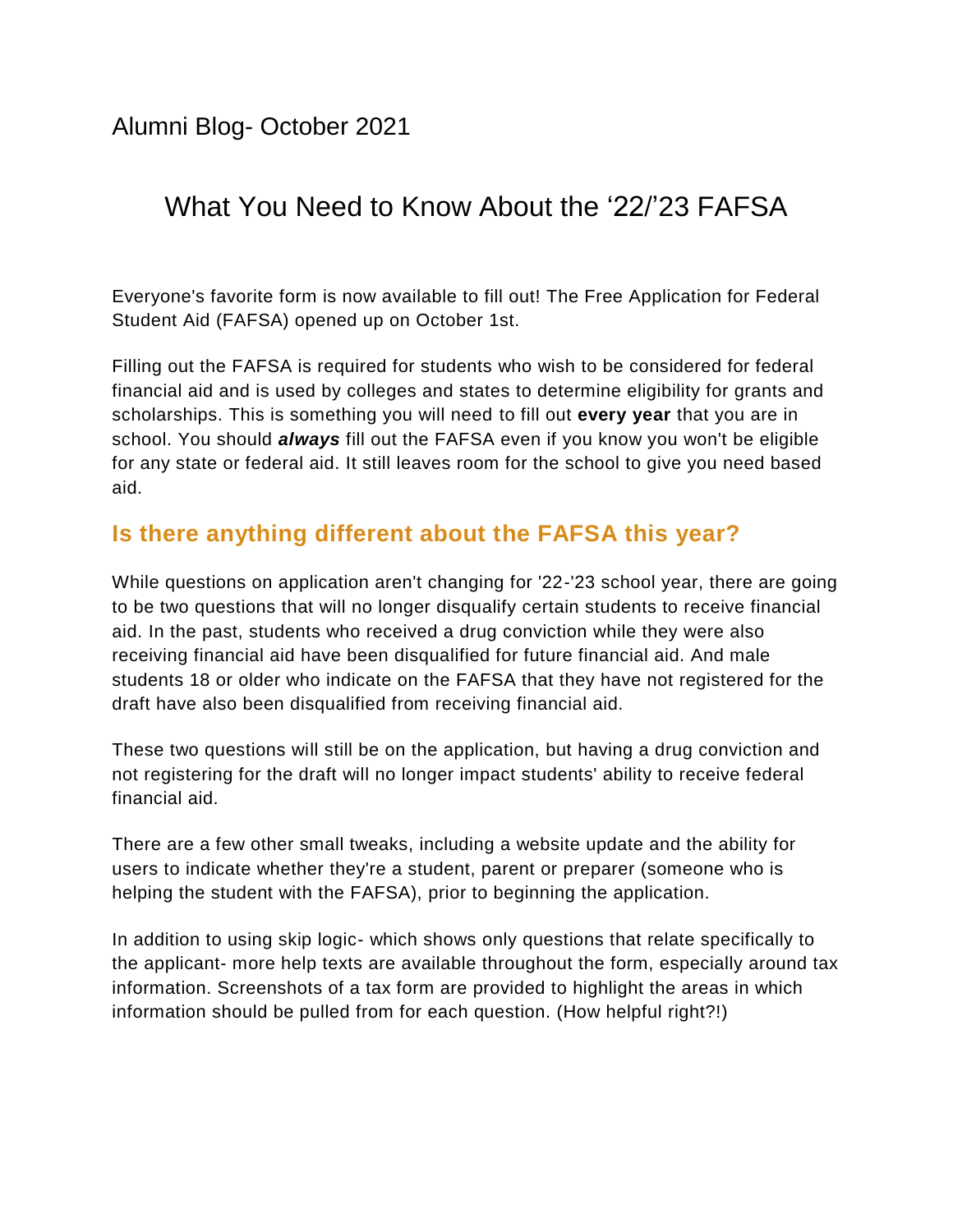### **How will Covid-19 affect students' application?**

Though the application itself didn't change as a result of the pandemic, individuals' income or employment may have. Since the 2022-2023 FAFSA relies on information from 2020 tax returns, a student can inform their college financial aid department directly about changes to his or her financial situation. Colleges will then use professional judgement on a case by case basis to determine adjustments that may need to be made.

#### **Be prepared to verify this change in income. If job loss is the reason for out-ofdate information, students or families must provide documentation such as a separation letter, and employer statement or unemployment stub.**

There are some college admissions counselors who are concerned on how pandemic related changes to income and employment will impact future student aid packages.

"If parents returned to jobs (in 2021), had greater income or typical income, some students may find their need-based financial aid packages significantly smaller (next year) and it may mean some challenging decisions about their college tuition, " stated Katie Burns, a college admissions counselor at Ivy-Wise. "While you can never predict the future, I do strongly recommend students and families plan ahead for what the four years of college and financial aid may look like."

### **Individuals or families should NOT claim stimulus checks or federal Covid related grants on the FAFSA as untaxed or taxable income. The total amount of funds in an individual's bank account at the time of completing the form, however, should be reported.**

This year, filling out the FAFSA may be a bit tricky for some who received Covid-19 unemployment benefits under the CARES Act.

Some families who received the increased employment benefits may have earned higher income in 2020 and 2021 compared to past years. The unemployment compensation exclusion (UCE) also allowed for a tax break of up to \$10,200 for those people who were collecting unemployment.

Tax filing season began in February 2021, before the provision was passed, so those who filed their taxes earlier couldn't initially claim the tax break. The IRS did make an adjustment for filers when sending out refund checks.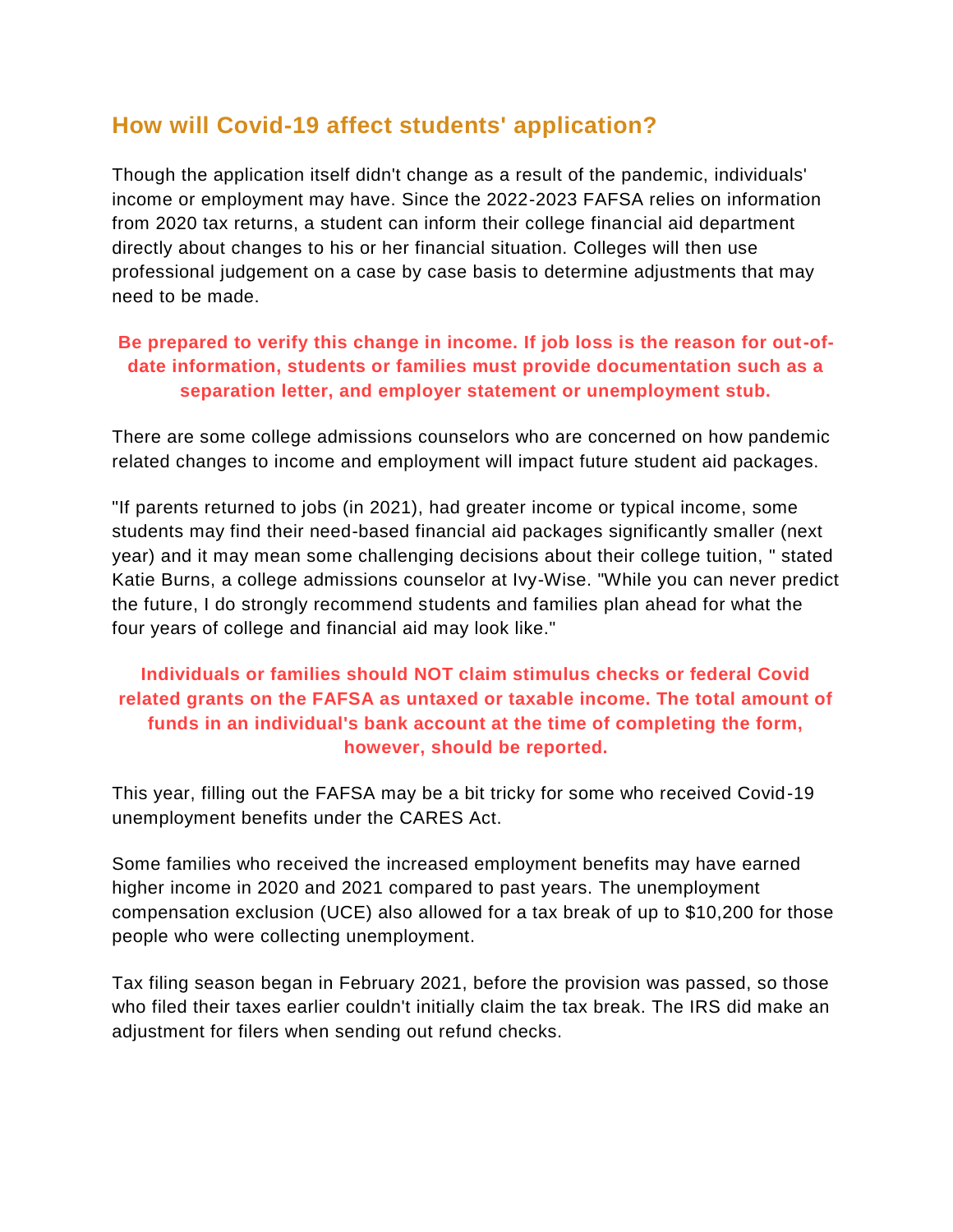But this presents a problem for those early filers who are now filling out the FAFSA form. Without the UCE tax credit stated on the form, they have essentially overstated their income and as a result, it could lower the amount of student aid those families can receive.

If your family did file early and you think that this may be a problem for you, reach out to your Upward Bound Education Specialist. We will work with you to figure out your appropriate adjusted gross income on the FAFSA.

### **What if I want to fill out the FAFSA on my own this year?**

Upward Bound Ed. Specialists are always ready and available to help any current high school senior or any of our alumni with their FAFSA. You will need to be sure to bring the following items to your Specialist in order for them to help you complete the application.

#### **PARENT**

- $\circ$  Social Security  $\neq$
- **Birthdate**
- **Nalid E-mail Address**
- **O FAFSA FSA ID**
- **O** Prior Prior Year Tax Returns (for example- if will be going to college Fall **2021** you will need 2019 tax info. If going to college in Fall 2022 you will need 2020 tax info.)
- **o** If your parents don't file taxes they will need income information for the tax year.

#### STUDENT

- $\circ$  Social Security  $\neq$
- **Birthdate**
- **O** Valid E-mail Address
- **O FAFSA FSA ID**
- **O** Prior Prior Year Tax **Returns (for example- if will** be going to college Fall 2021 vou will need 2019 tax info. If going to college in Fall **2022 you will need 2020** tax info.)
- **o** Driver's License

*You can find the FAFSA checklist and a guide to the FAFSA under our "Student Resources" tab on the website.*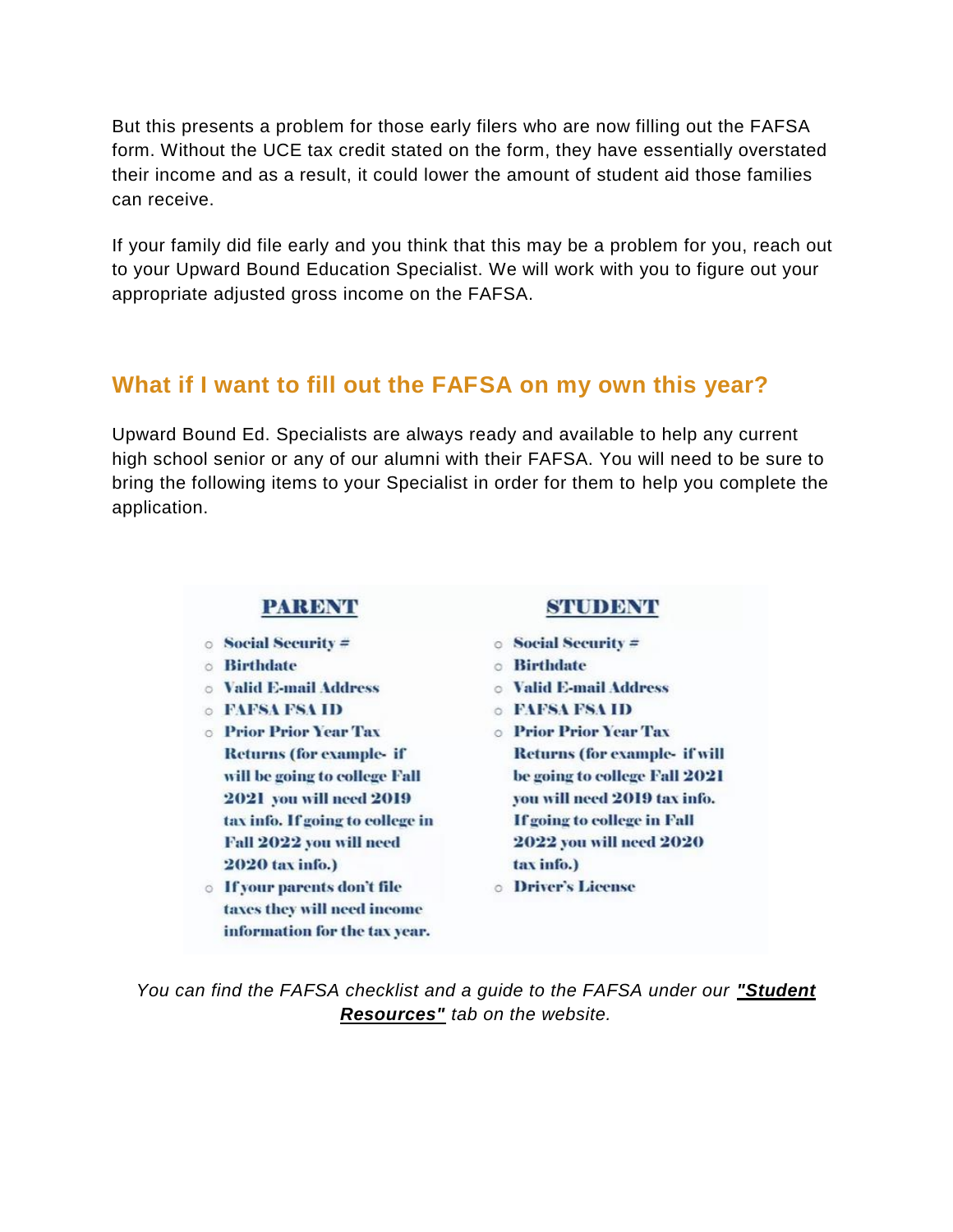In the event that you would prefer to fill it out on your own, here is a small "how to" rundown.

To begin, students and parents should go to **fafsa.gov** to register, log in or print out a paper copy of the application. Families will need to first enter biographical information about the student, including their full name, permanent mailing address, birth date, social security number, driver's license number, email address, citizenship, alien registration number (if applicable) and marital status.

Students will also have to indicate whether they're registered for the Selective Service (if male) and whether they've ever received a drug conviction *(but remember that the answers to these questions will no longer impact your eligibility for aid).* 

Students will also enter information about the high school they attended and the college degree they are seeking.

The next section relates to the student's tax filing status and will include questions about the income tax return that was filed for 2020, tax filing status, and adjusted gross income for the student and their spouse (if applicable). There will also be questions related to child support, education tax credits, any scholarships obtained and other programs or federal income you may have received.

The third section includes questions to determine whether the student's parents need to share their income and tax info in order to qualify for federal aid. Generally, students who are dependents will need to report information about their parents' income and tax returns on the FAFSA application.

Once it's determined whether the parent's information is needed, parents will input their own biographical information and answer questions related to their adjusted gross income, wages, taxable income and assets.

The following section is meant only for students who are not dependents and asks for information on their household. And for the final two sections, students fill in the names of the colleges they wish to receive financial aid for.

All that's left is for the student and parents to sign and date the form and submit it.